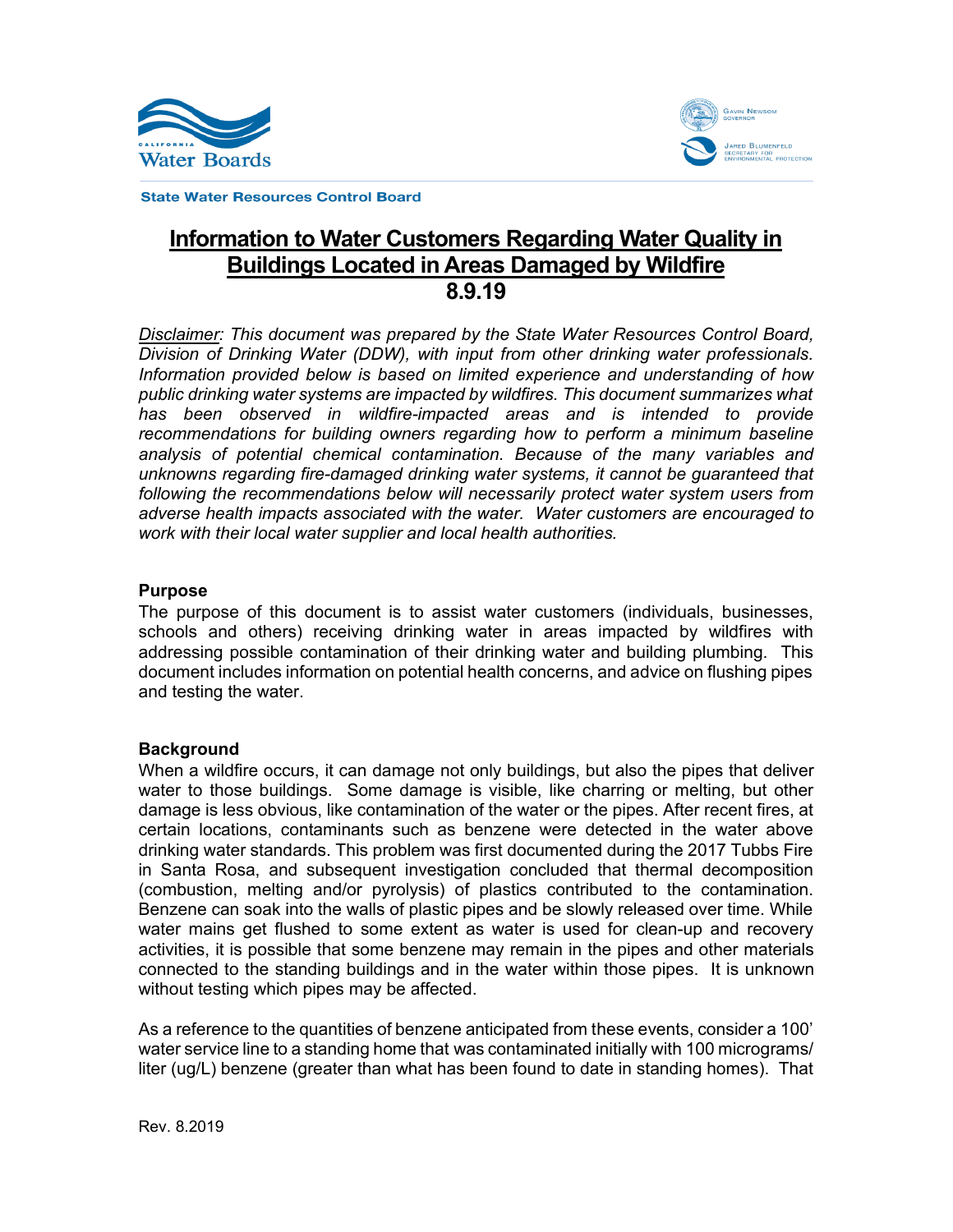line has a volume of less than 10 liters of water, so less than 1 milligram benzene total (less than 1/10th drop of pure benzene). Subsequent non-potable use or flushing would remove most of this.

## **Health considerations**

According to the United States Centers for Disease Control and Prevention, long-term exposure (years) to benzene in air or water can affect bone marrow production of red and white blood cells and may cause anemia and immune system damage. Benzene is also a known human carcinogen, and long-term exposure can lead to leukemia (a cancer of the blood-forming tissues). For most people, their exposure to benzene is from gasoline and auto exhaust in the air, or from tobacco smoke.

The State of California sets stringent drinking water standards at levels believed to have little or no adverse health risk to those drinking that water over their entire life, with an adequate margin of safety. The California drinking water standard, or Maximum Contaminant Level (MCL), for benzene is 1 ug/L. For water customers, your risk from your drinking water is related to the levels, frequency and duration of your exposure. Current studies show that your risk of getting leukemia is no greater than about 2 in 1,000,000, if you drank water at this level daily throughout your entire life.

## **Recommendations**

#### Flushing

Residents who are concerned about possible benzene or other contamination should thoroughly flush all their pipes and in-building components (water heater, ice maker, etc). Flushing is accomplished by undertaking the following:

- 1. Cold water: allow each water tap (sinks, showers, outside hose-bibs, etc.) to run for about 5 minutes (multiple taps can be run at the same time, but maintain vigorous flow).
- 2. Hot water: allow each hot water tap to run until the water turns cold.
- 3. Refrigerators and other water dispensers (such as under-sink filtration systems): run the water for several minutes, and then replace the filter if so equipped.
- 4. Ice makers: follow the manufacturer's instructions for cleaning ice maker water lines, dispose of any existing ice, and dispose the ice from three refills.

Note: Concentrations of benzene in air are expected to be negligible; however, as an added precaution you may wish to ventilate your house while conducting the flushing by opening windows and turning on exhaust fans.

# Water testing

Contact an Environmental Laboratory Accreditation Program (ELAP) certified laboratory (see attached list) and let them know that you would like to have your drinking water tested for benzene in accordance with US EPA Method 524.2. Experience with the 2017 Tubbs fire indicates that benzene is an appropriate indicator of the presence or absence of other contaminants that could pose adverse health risks. US EPA Method 524.2 can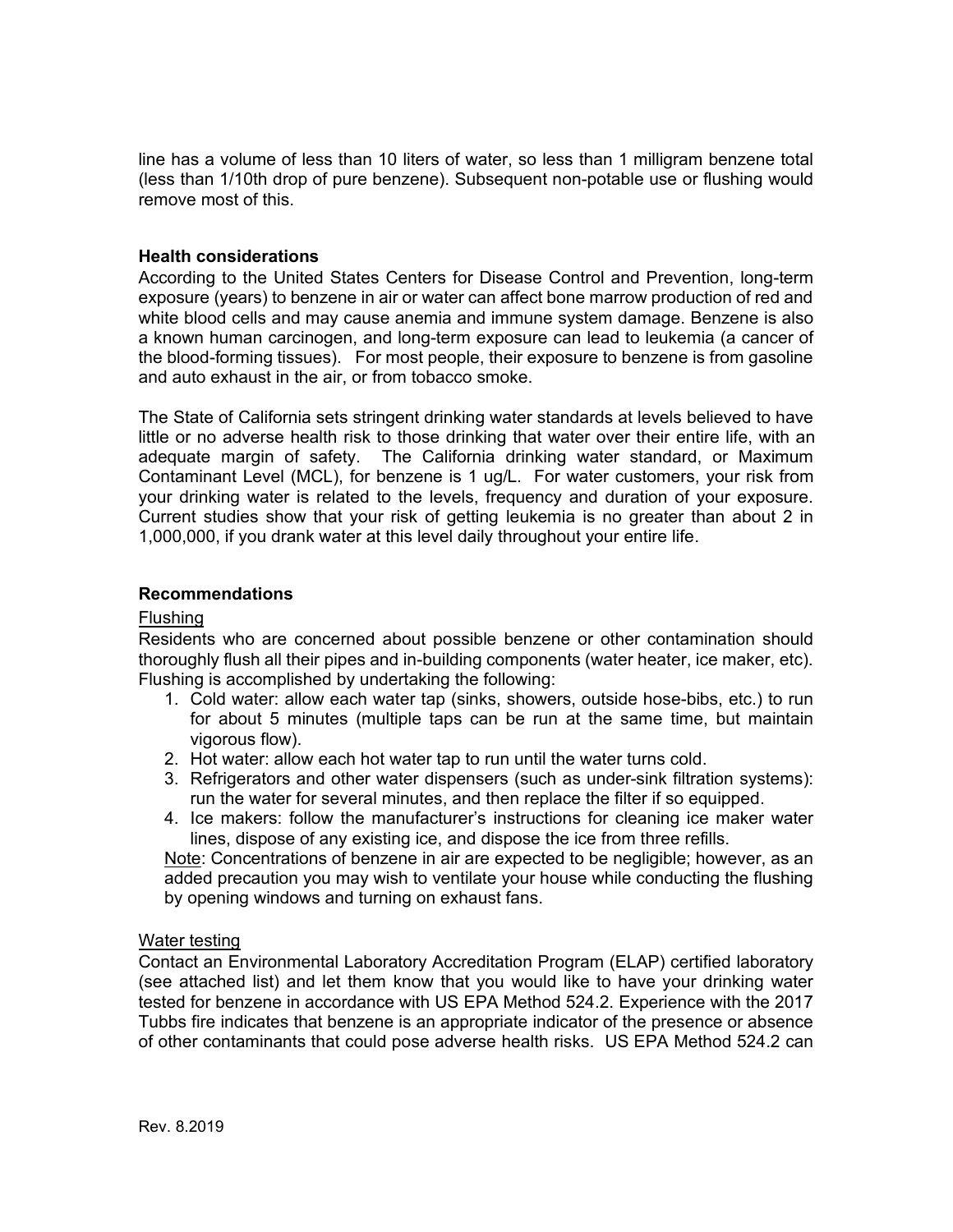also be used to test for contaminants besides benzene, but the cost may be substantially higher.

The laboratory should provide you with the required sample collection bottles as part of the analysis cost. The laboratory should also provide you with specific instructions on how to prepare and fill the sample bottles, along with other useful guidance. These must be followed carefully and precisely, to avoid inadvertent contamination from other sources (such as tobacco smoke, gasoline, your hands, hair, clothing, etc). In some instances, laboratories may offer services to collect the sample. Please make sure that any sampler follows these instructions:

- 1. Stagnation**:** After the building plumbing is flushed following the process set forth above, the water should remain untouched and stay in the pipes for a minimum of 8 hours before sampling. Avoidance of water use is necessary to give time for any chemicals present in the water pipes to move back into the water. This reduces the risk of receiving an inaccurate test result. It may be convenient to take your sample in the morning after the water sat overnight.
- 2. Sample Location**:** Once water has been allowed to stand, a sample is ready to be taken. The recommendation is it to take a cold-water sample at the kitchen faucet, which is typically the primary location where water is obtained for consumption. *Note: Do not use a faucet with a filter.* Testing at the kitchen faucet should generally provide representative data about the water pipes in the house. However, if consumers wish, they may take additional samples as well, such as at a bathroom faucet, or other faucets where people use the water for drinking. Consumers can also sample the water coming into the building by taking a sample at the entrance of the building (generally the outdoor hose bib by the shutoff valve).
- 3. Sample Collection**:** Follow the instructions provided by the laboratory
	- a. Set up the sample bottles and any other materials in a clean location near the faucet to be sampled.
	- b. Measure and discard the first two cups (16 ounces) of water from the tap before taking the sample for analysis (This is to help ensure that the sample represents water in contact with the building pipes, and not the faucet, nor the water main in the street).
	- c. Fill the sample bottles as directed.
	- d. Complete any additional steps in accordance with the exact directions provided by the laboratory where the sample will be analyzed, and deliver the sample to the laboratory as instructed.

#### Interpreting results

If your results come back as "non-detect (ND)," "below quantification limit," or less than 1 ug/L, then the water meets the State standard. In the event of a sample result for benzene that is higher than 1 ug/L, you should follow the steps above to collect a second sample and submit it to your laboratory. If the second sample confirms the presence of benzene above 1 ug/L, it is recommended that you contact your water utility for additional advice,